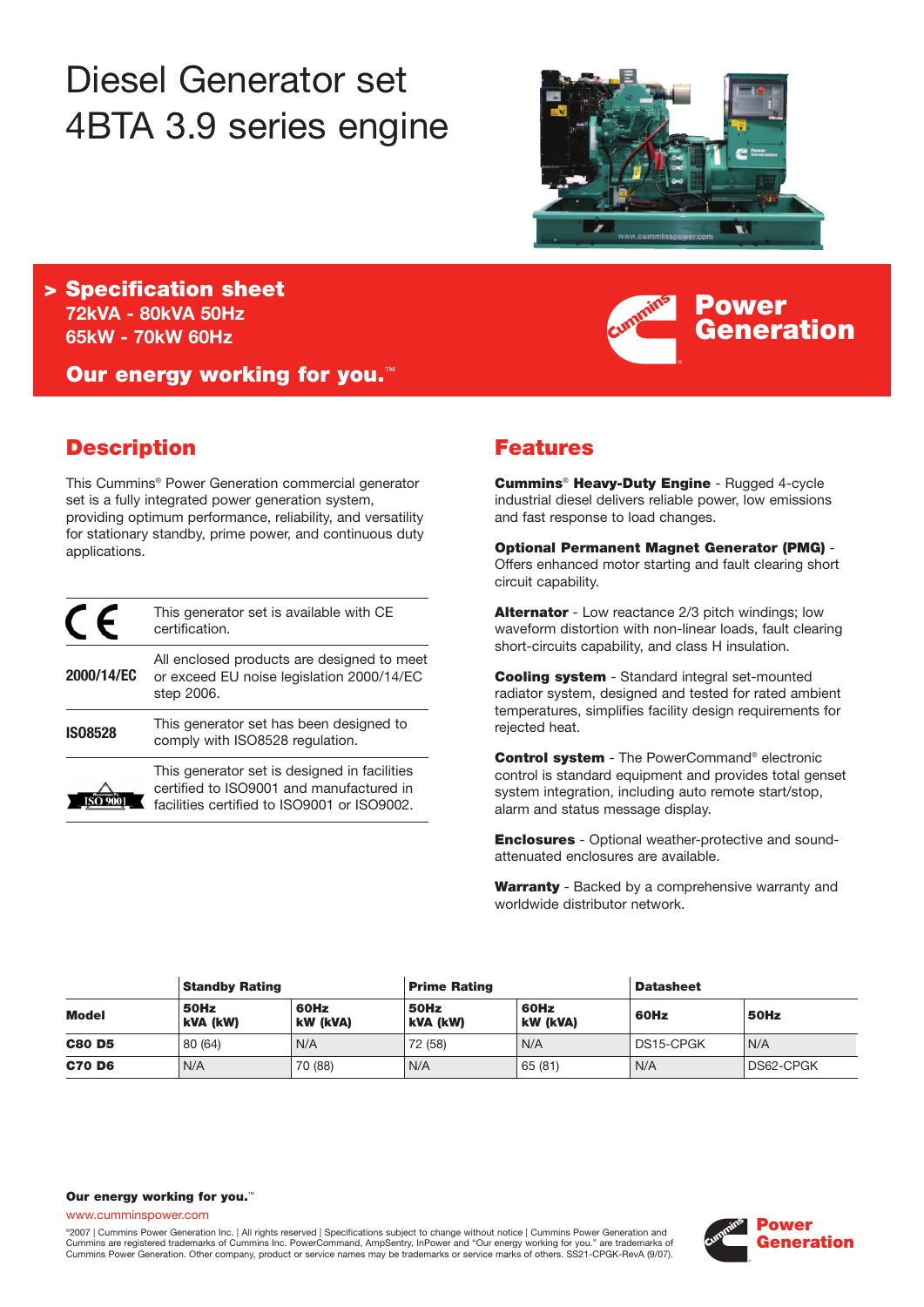## **Generator Set Specifications**

| Governor Regulation Class                | ISO8528 G2                        |
|------------------------------------------|-----------------------------------|
| Voltage Regulation, No Load to Full Load | $±1\%$                            |
| Random Voltage Variation                 | $±1\%$                            |
| <b>Frequency Regulation</b>              | Droop                             |
| Random Frequency Variation               | ± 0.25%                           |
| <b>EMC Compatibility</b>                 | BS EN 61000-6-4 / BS EN 61000-6-2 |

## **Engine Specifications**

| Design                             | 4 cycle, in-line, Turbo Charged                    |
|------------------------------------|----------------------------------------------------|
| Bore                               | 102 mm (4.02 in.)                                  |
| <b>Stroke</b>                      | 120 mm (4.72 in.)                                  |
| Displacement                       | 3.9 liter (239.3 in.3)                             |
| <b>Cylinder Block</b>              | Cast iron, 4 cylinder                              |
| <b>Battery Capacity</b>            | 100 A/hr                                           |
| <b>Battery Charging Alternator</b> | 65 amps                                            |
| <b>Starting Voltage</b>            | 12 volt, 65Amp negative ground                     |
| Fuel System                        | Direct injection                                   |
| <b>Fuel Filter</b>                 | Spin on fuel filters with water separator          |
| Air Cleaner Type                   | Dry replaceable element with restriction indicator |
| Lube Oil Filter Type(s)            | Spin on full flow filter                           |
| <b>Standard Cooling System</b>     | 122°F (50°C) ambient radiator                      |

## **Alternator Specifications**

| Design                                | Brushless single bearing, revolving field                    |
|---------------------------------------|--------------------------------------------------------------|
| Stator                                | 2/3 pitch                                                    |
| Rotor                                 | Single bearing, flexible disc                                |
| <b>Insulation System</b>              | Class H                                                      |
| <b>Standard Temperature Rise</b>      | $125 - 163^{\circ}$ C Standby                                |
| <b>Exciter Type</b>                   | <b>Self Excited</b>                                          |
| <b>Phase Rotation</b>                 | A(U), B(V), C(W)                                             |
| <b>Alternator Cooling</b>             | Direct drive centrifugal blower fan                          |
| AC Waveform Total Harmonic Distortion | No load $<$ 1.5%. Non distorting balanced linear load $<$ 5% |
| Telephone Influence Factor (TIF)      | <50 per NEMA MG1-22.43                                       |
| Telephone Harmonic Factor (THF)       | <2%                                                          |

## **Available Voltages**

| 50Hz Line - Neutral / Line - Line              |                                                   | 60Hz Line - Neutral / Line - Line                                     |                                                 |
|------------------------------------------------|---------------------------------------------------|-----------------------------------------------------------------------|-------------------------------------------------|
| • 254/440<br>• 240/416<br>•230/400<br>•220/380 | $\bullet$ 127/220<br>$\cdot$ 115/200<br>• 110/190 | $\bullet$ 277/480<br>$\bullet$ 254/440<br>•240/416<br>$\cdot$ 220/380 | • 139/240<br>$\cdot$ 127/220<br>$\cdot$ 120/208 |

## **Generator Set Options**

#### **Engine**

- Heavy Duty air filter
- Water jacket heater 220/240 v

#### **Cooling**

- Antifreeze 50/50 (Ethylene glycol)
- **Enclosure**
- Sound attenuated canopy

#### **Alternator**

- Alternator heater
- High humidity isolation
- Exciter voltage regulator (PMG)

#### **Control Panel**

• 4 pole Main Circuit Breaker

#### **Warranty**

- 5 years for Standby application
- 2 years for Prime application

#### **Silencer**

- 9 dB attenuation critical silencer
- 25 dB residential delivered loose

\*Note: Some options may not be available on all models – consult factory for availability.

#### **Our energy working for you.**™

#### www.cumminspower.com

°2007 | Cummins Power Generation Inc. | All rights reserved | Specifications subject to change without notice | Cummins Power Generation and<br>Cummins are registered trademarks of Cummins Inc. PowerCommand, AmpSentry, InPow

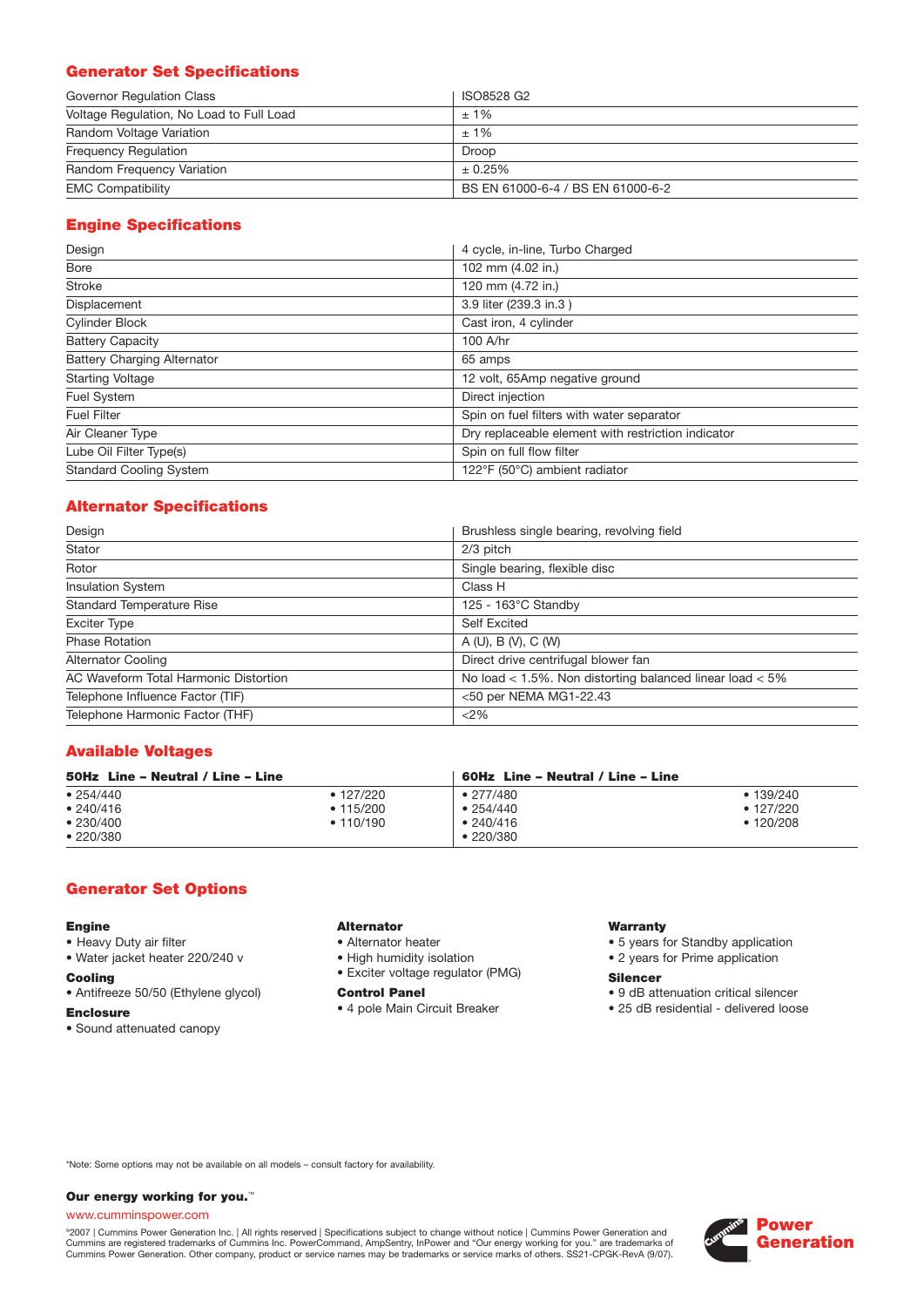# **Control System – PCC1301**

The PowerCommand™ 1301 Control is a microprocessor-based generator set monitoring, and control system. The control provides a simple operator interface to the generator set, digital voltage regulation, digital engine speed governing, start / stop control, and protective functions.

The PowerCommand™ 1301 generator set control is suitable for use on a wide range of generator sets in nonparalleling applications.

The PowerCommand™ Control can be configured for any frequency, voltage and power connection configuration from 120 to 600VAC for for 50Hz or 60Hz operation.

Power for the control is derived from the generator set starting batteries. The control functions over a voltage range from 8VDC to 35VDC.

#### **Major Features**

- 12 or 24 VDC Battery Operation.
- Digital Engine Speed Governing (optional) to provide isochronous frequency regulation.
- Digital Voltage Regulation Full wave rectified single phase (line to line) sensing.
- Generator Set Monitoring. Monitors status of all critical engine and alternator conditions functions.
- Engine Starting includes relay drivers for start, fuel shut off (FSO), and glow plug.
- Configurable Inputs and Outputs. Two discrete inputs and two dry contact relay outputs.
- Generator set Monitoring: Displays status of all critical engine and alternator generator set functions.
- Smart Starting Control System: Integrated fuel ramping to limit black smoke and frequency overshoot.
- Advanced Serviceability using InPower™, a PC-based software service tool.

#### **Control System**

Includes all functions to locally or remotely start and stop, and protect the generator set.

#### **Control Switch - RUN/OFF/AUTO**

OFF Mode - the generator set is shut down and cannot be started; as well as resets faults.

RUN mode the generator set will execute its start sequence.

AUTO mode, the generator set can be started with a start signal from a remote device.

**Status Indications** – The control has a lamp driver for external fault/status indication. Functions include:

The lamp flashes during preheat (when used) and while the generator set is starting.

READY TO LOAD - flashing until the set is at rated voltage and frequency, then on continuously.

Fault conditions are displayed by flashing a two-digit fault code number.

**LED Indicating Lamps** – (optional display) includes

LED indicating lamps for the following functions: Not in auto Remote start Warning Shutdown Auto Run

**Remote Emergency Stop Switch Input.** Immediate shut down of the generator set on operation.

#### **Base Engine Protection**

Overspeed shutdown Low oil pressure shutdown High engine temperature shutdown Underspeed/sensor fail shutdown Fail to start Baterry charging alternator fail warning

#### **Options**

Digital Engine Speed Governing to provide isochronous frequency regulation.

Operator Display Panel an easy to use operator display of critical parameters and operating history.



#### **Our energy working for you.**™

www.cumminspower.com

©2007 | Cummins Power Generation Inc. | All rights reserved | Specifications subject to change without notice | Cummins Power Generation and Cummins are registered trademarks of Cummins Inc. PowerCommand, AmpSentry, InPower and "Our energy working for you." are trademarks of Cummins Power Generation. Other company, product or service names may be trademarks or service marks of others. SS21-CPGK-RevA (9/07).